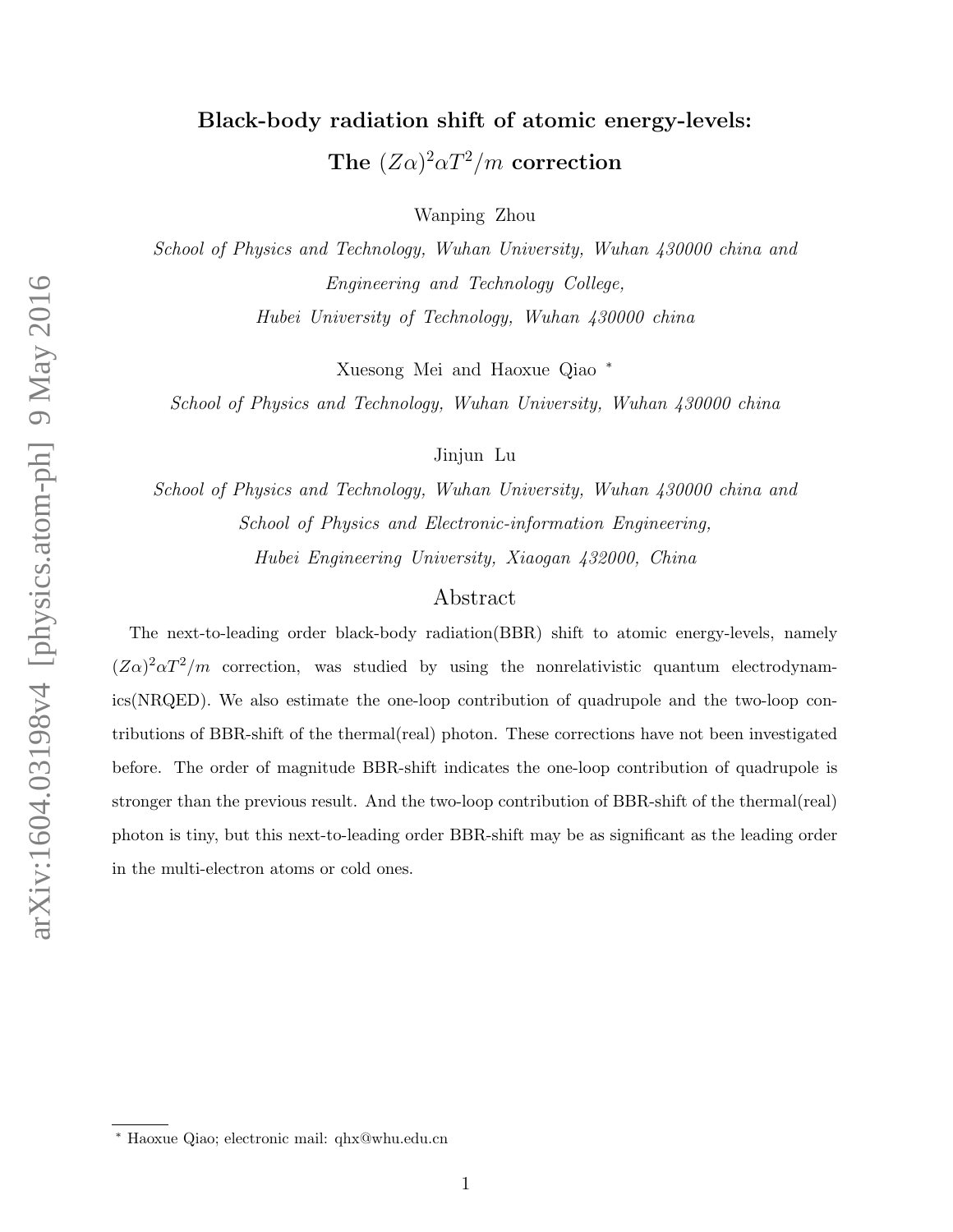### I. INTRODCUTION

The blackbody radiation(BBR) can perturb the atomic energy-levels and shorten the lifetime of states. It is well known that the thermal mass-shift induced by BBR is the main part of the one-loop thermal self-energy correction[\[1\]](#page-9-0). The thermal mass-shift is proportional to  $T^2$  and irrelevant to the atomic energy-level. The leading term of BBR-shift in the atom, which is proportional to  $T<sup>4</sup>$ , is the remainder term in the one-loop thermal self-energy correction. This effect is tiny. So it is always being neglected in the atomic energy-levels calculations. However, it is still necessary to consider BBR in some areas of atomic physics. Firstly, in the precise calculation of the energy for simple atomic system, such as helium and lithium  $[2, 3]$  $[2, 3]$ , the accuracy of the energy of the ground state in free-field, has been extremely high, which means many higher-order corrections such as quantum electrodynamic(QED) effect, QED-nuclear recoil, QED-nuclear size, even if BBR-shift, could possibly be taken into account  $|4|$ . This is foremost to determine the physical fundamental constant, such as the fine-structure constant  $\alpha$ [\[5\]](#page-9-4). Secondly, in these decades, the BBR effect becomes an obstacle of accuracy in determination of frequency standard  $[6, 7]$  $[6, 7]$ . Several works  $[8-11]$  $[8-11]$  have been devoted to study BBR-shift from 1980s. In those works, the classical BBR's electric field approximation and rotating-wave approximation were introduced. Escobedo[\[12\]](#page-9-9) and Solovyev[\[13\]](#page-9-10) studied the BBR-shift in the hydrogen-like atoms by using the finite temperature quantum electrodynamics approach without previous approximations. However, the BBR-shifts in multi-electron atoms, which the atomic clock is based on, haven't been studied by the same approach. And those results[\[8–](#page-9-7)[13\]](#page-9-10) are the leading order of the BBR-shift. It is beneficial to make a further step to study the higher corrections, for example, the  $(Z\alpha)^2 \alpha T^2/m$  correction in this paper.

The bound state is cumbersome to be studied by using the quantum electrodynamics(QED). We present in this work an efficient way, nonrelativistic quantum electrodynamics(NRQED)[\[14–](#page-9-11)[17\]](#page-10-0), to attain the expected purposes. The NRQED is an effective field theory in which all virtual physics at scales greater than the electron mass have been integrated out. The advantage of using NRQED is that the perturbations can be calculated order by order. Imitating the finite temperature, QED[\[1,](#page-9-0) [18\]](#page-10-1), we replaced the photon propagator with the ensemble averaged photon propagator, when we adopted NRQED. We've found a  $(Z\alpha)^2 \alpha T^2/m$  correction, which is important and could be lager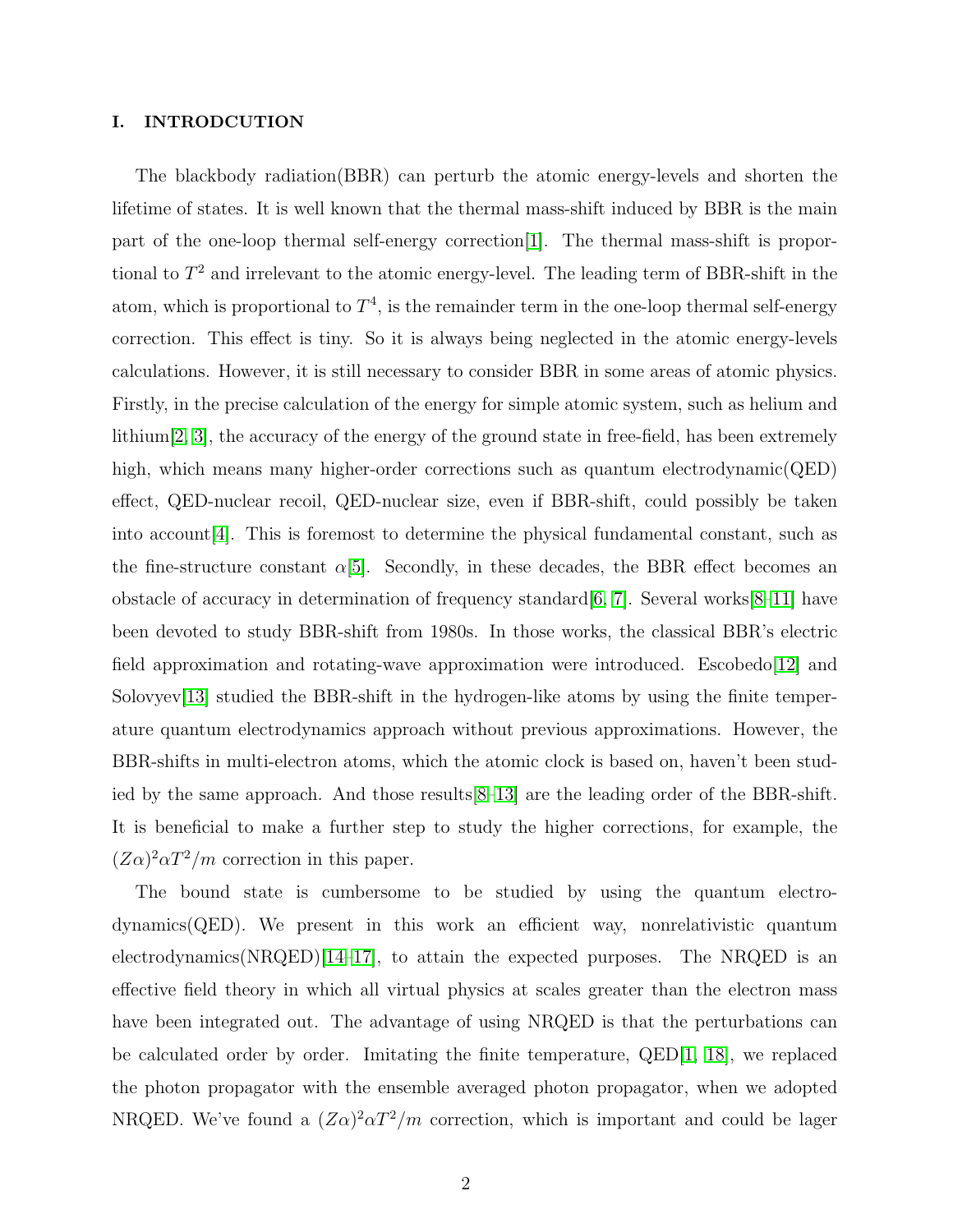than the leading term of BBR-shift when the high/mid- $Z$  or cold hydrogen-like atoms are interrogated. This  $T^2$ - dependent correction has not been investigated by former works yet. We conjecture this effect will be important in multi-electron atoms or cold ones. We also estimate the one-loop contribution of quadrupole and the two-loop contributions of BBRshift of the thermal(real) photon. The order of magnitude BBR-shift indicates the one-loop contribution of quadrupole is stronger than the previous result[? ]. And the two-loop contribution of BBR-shift of the thermal(real) photon is tiny. In this paper, we studied BBR-shift by using NRQED approach and obtained the  $(Z\alpha)^2 \alpha T^2/m$  correction in section 2. The oneloop contribution of quadrupole and two-loop contributions of BBR-shift were estimated in section 3. The section 4 is devoted to discussion and conclusion.

# II. THE  $(Z\alpha)^2\alpha T^2/m$  BBR-SHIFT TO THE ATOM

The Feynman rules for the finite temperature QED are given in Fig.1, where  $n_B(\omega)$  = 1  $\frac{1}{e^{\beta \omega}-1}, \; d_{ij}(\omega) \, = \, \Big(\delta_{ij} - \frac{k_i k_j}{\omega^2}$  $\left(\frac{\partial^2 k_j}{\partial x^2}\right)$  and  $\beta = \frac{1}{kT}$ . We adopt a many-body fermion propagator in

| <b>Fermion Propagator</b>                                                         | Thermal (real) Photon propagator                      |
|-----------------------------------------------------------------------------------|-------------------------------------------------------|
| $i n\rangle\langle n $<br>$E - E_n(1 - i0^+)$                                     | mond<br>$2\pi n_B(\omega)\delta^2(k^2)d_{ii}(\omega)$ |
| Virtual Photon propagator                                                         | Vertex                                                |
| mmmm                                                                              |                                                       |
| $iD_{ij}(k) = d_{ij}(\omega) \frac{i}{k^2}$<br>$iD_{00}(k) = \frac{i}{\vec{k}^2}$ | $-iev^{\mu}$                                          |

FIG. 1: Feynman Rule

Fig.1, where  $\gamma^{\mu}$  are Dirac matrices and  $|n\rangle$ ,  $E_n$  are eigenfunction and eigenvalue of the manybody Hamiltonian respectively. Additionally, we adopted coulomb gauge to express the thermal(real) photon propagator, which is derived from the thermal(real) photon propagator[\[1\]](#page-9-0) in Feynman gauge, by gauge transformation.

The leading term of BBR-Shift is induced by the thermal one-loop self-energy correction, which is represented by diagrams in Fig.2. The contribution of virtual particle pairs [Fig.2(b)] is compressed by a  $exp(-m/kT) \sim 0$  factor in the room temperature. So all the diagrams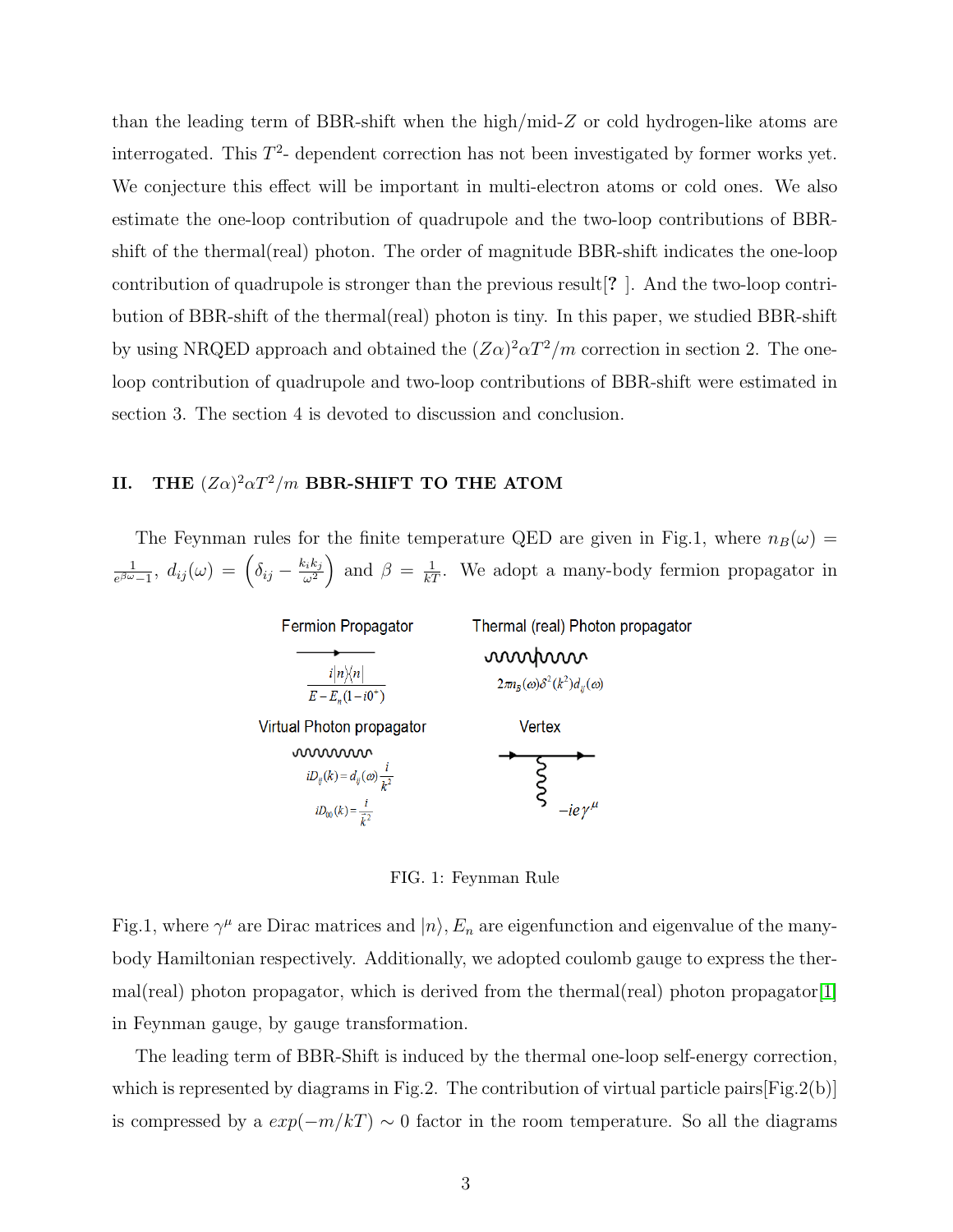that have a thermal photon propagator connecting with virtual particle pairs can be neglected. The contribution of diagrams in Fig.2(a) is



FIG. 2: (a)Thermal one-loop self-energy correction of BBR-shift (Finite temperature QED). (b)The contribution of virtual particle pairs in hydrogen-like atoms, which is compressed by a  $exp(-m/kT) \sim 0$  factor in the room temperature, can be neglected.

$$
\Delta E_2 = e^2 \mathcal{P} \int \frac{n_B(\omega) d^3k}{(2\pi)^3 2\omega} d_{ij}(\omega) \sum_{a,b} \langle \psi | \left( \gamma^i e^{-i\mathbf{k} \cdot \mathbf{x}} \right)_a \frac{2(E - H)}{(E - H)^2 - \omega^2} \left( \gamma^j e^{i\mathbf{k} \cdot \mathbf{x}} \right)_b | \psi \rangle, \tag{1}
$$

where  $\mathcal P$  denotes the Cauchy principal value, which is required for a proper treatment of resonant contributions[\[10\]](#page-9-12). It is coincided with Porsev's result[\[10\]](#page-9-12), and contains boundstate-independent terms, which are called thermal mass-shift $[1]$ . The remainder term is the BBR-shift. The thermal mass-shift also exists in free electron as well and is much larger than BBR-shift value. The contribution of the Fig.2 of the nonrelativistic approximation is represented as:

$$
\Delta E_2 = \frac{4\alpha}{3\pi} \sum_{a,b} \mathcal{P} \int n_B \omega d\omega \langle \psi | \left(\frac{\vec{p}}{m}\right)_a \frac{2(E-H)}{(E-H)^2 - \omega^2} \left(\frac{\vec{p}}{m}\right)_b |\psi\rangle + \dots
$$
  
= 
$$
-\frac{\pi \alpha}{3m\beta^2} N_e + \Delta E_{2E1} + \dots,
$$
 (2)

where the first term is the thermal mass-shift, the second term is the BBR-shift of electric dipole moment( $E1$ ) and the ellipsis is the higher order term such as the contribution of multi-dipole. The  $N_e$  is the number of the electrons, and  $\alpha (= e^2/(4\pi) \simeq 10^{-4})$  is the fine-structure constant. The contribution of electric dipole $(E1)$  is

$$
\Delta E_{2E1} = \frac{4\alpha}{3\pi} \sum_{a,b} \mathcal{P} \int n_B(\omega) \omega^3 d\omega \langle \psi | (\vec{r})_a \frac{2(E-H)}{(E-H)^2 - \omega^2} (\vec{r})_b | \psi \rangle \tag{3}
$$

where  $(\vec{r})_a$  and  $(\vec{r})_b$  are the position vectors of electron a and b respectively.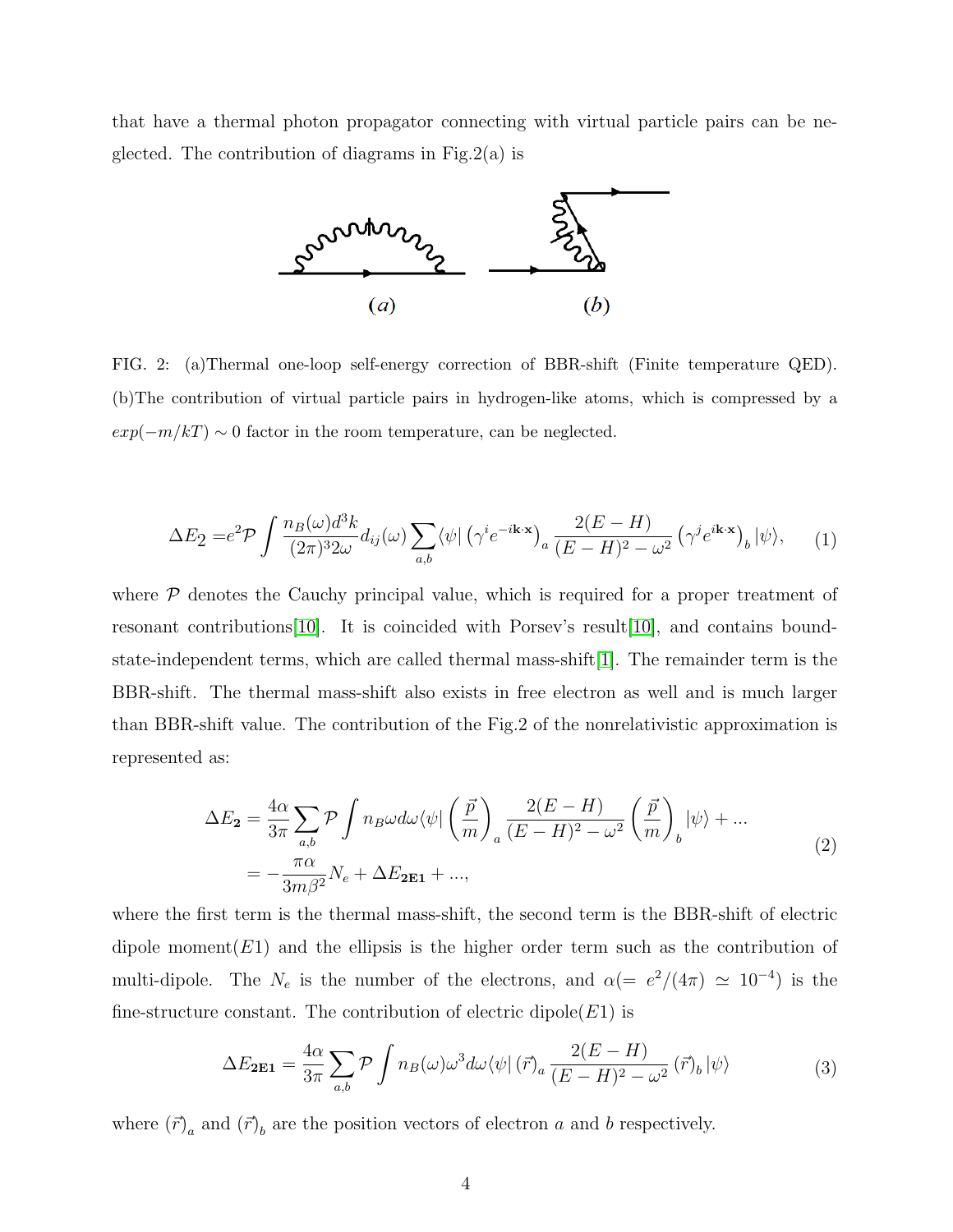The BBR's characteristic wave-length  $1/|kT| \simeq 10^{-5}m$  in the room temperature is much larger than the atoms' radius, and the electron is nonrelativistic in the light atoms. Additionally, the contributions of multi-polar moment are suppressed by  $\alpha^2 \simeq 10^{-4}$  (Magnetic dipole(M1)) or  $(kT/m\alpha)^2 \simeq 10^{-10}$  (Eletric-quadrupole(E2)) comparing with the contribu-tion of the electric dipole(E1) in the room temperature [\[10\]](#page-9-12). So the Eq.(3) is the leading term of BBR-shift.

The Eq.(3) can be further simplified in the low-lying states in the room temperature(The approximation  $E_{ab} \gg kT$  is applied to our work). Thus we have

$$
\Delta E_2 \simeq \frac{4\alpha \pi^3}{45\beta^4} \sum_{E_{\psi} \neq E_M} \frac{|\langle M|\vec{r}|\psi\rangle|^2}{E_{\psi M}},\tag{4}
$$

which is proportional to  $T^4$ .

The relativistic corrections aren't included in Eq.(3), and these corrections can be intro-duced by the nonrelativistic QED approach[\[16\]](#page-9-13)

$$
\Delta E_{2\mathbf{R}} = \frac{-4e^2}{3m_a m_b} \mathcal{P} \int \frac{n_B(\omega) d^3k}{(2\pi)^3 2\omega} d_{ij}(\omega) \langle \psi | \sum_{a,b} \left\{ (\mathbf{P}^i)_a \frac{1}{E - H - \omega} (V - \langle V \rangle) \frac{1}{E - H - \omega} (\mathbf{P}^j)_b \right\}
$$
  
+ 
$$
2V \frac{1}{E - H} (\mathbf{P}^i)_a \frac{1}{E - H - \omega} + (\omega \to -\omega) \left\} |\psi \rangle,
$$
 (5)

where the inserted vertex  $iV$  is relativistic correction and Breit interaction,

$$
V = \sum_{a} \frac{-\mathbf{P}_{a}^{4}}{8m^{3}} + \sum_{a,b} \left\{ -q_{a}q_{b} \left( \frac{1}{8m_{a}^{2}} + \frac{1}{8m_{a}^{2}} \right) \delta^{3}(\mathbf{r}_{ab}) - \frac{q_{a}q_{b}}{2m_{a}m_{b}} \frac{1}{4\pi r_{ab}} \left( \mathbf{P}_{a} \cdot \mathbf{P}_{b} + \frac{\mathbf{r}_{ab} \cdot (\mathbf{r}_{ab} \cdot \mathbf{P}_{b}) \mathbf{P}_{a}}{r_{ab}^{2}} \right) - \frac{q_{a}q_{b}}{2m_{a}m_{b}} \frac{\mathbf{r}_{ab} \times \mathbf{P}_{a} \cdot \boldsymbol{\sigma}_{b} + \mathbf{r}_{ba} \times \mathbf{P}_{b} \cdot \boldsymbol{\sigma}_{a}}{4\pi r_{ab}^{3}} - \frac{q_{a}q_{b}}{4m_{a}^{2}} \frac{\mathbf{r}_{ab} \times \mathbf{P}_{a} \cdot \boldsymbol{\sigma}_{a}}{4\pi r_{ab}^{3}} - \frac{q_{a}q_{b}}{4m_{b}^{2}} \frac{\mathbf{r}_{ba} \times \mathbf{P}_{b} \cdot \boldsymbol{\sigma}_{b}}{4m_{b}^{2}} \frac{(6)}{4\pi r_{ab}^{3}}
$$
\n
$$
+ \frac{q_{a}q_{b}}{2m_{a}m_{b}} \left[ \frac{\boldsymbol{\sigma}_{a} \cdot \boldsymbol{\sigma}_{b}}{r_{ab}^{3}} + \frac{3\boldsymbol{\sigma}_{a} \cdot \mathbf{r}_{ab}\boldsymbol{\sigma}_{b} \cdot \mathbf{r}_{ab}}{r_{ab}^{5}} - \frac{2\boldsymbol{\sigma}_{a} \cdot \boldsymbol{\sigma}_{b} \delta^{3}(\mathbf{r}_{ab})}{3} \right] \right\}.
$$

If  $E_{ab} \gg kT$ , the correction Eq.(5) can be written as

$$
\Delta E_{2R} = -\frac{8\alpha\pi}{27\beta^2} \sum_{M_{1,2}} \left( \langle \psi | (\vec{r})_a | M_2 \rangle \cdot \langle M_1 | (\vec{r})_b | \psi \rangle \langle M_2 | (V - \langle V \rangle) | M_1 \rangle + \langle \psi | V | M_2 \rangle \langle M_2 | (\vec{r})_a | M_1 \rangle \cdot \langle M_1 | (\vec{r})_b | \psi \rangle \frac{E_{M_1 M_2}}{E_{\psi M_2}} - \langle \psi | (\vec{r})_a | M_2 \rangle \cdot \langle M_2 | (\vec{r})_b | M_1 \rangle \langle M_1 | V | \psi \rangle \frac{E_{M_1 M_2}}{E_{\psi M_1}} \right), \tag{7}
$$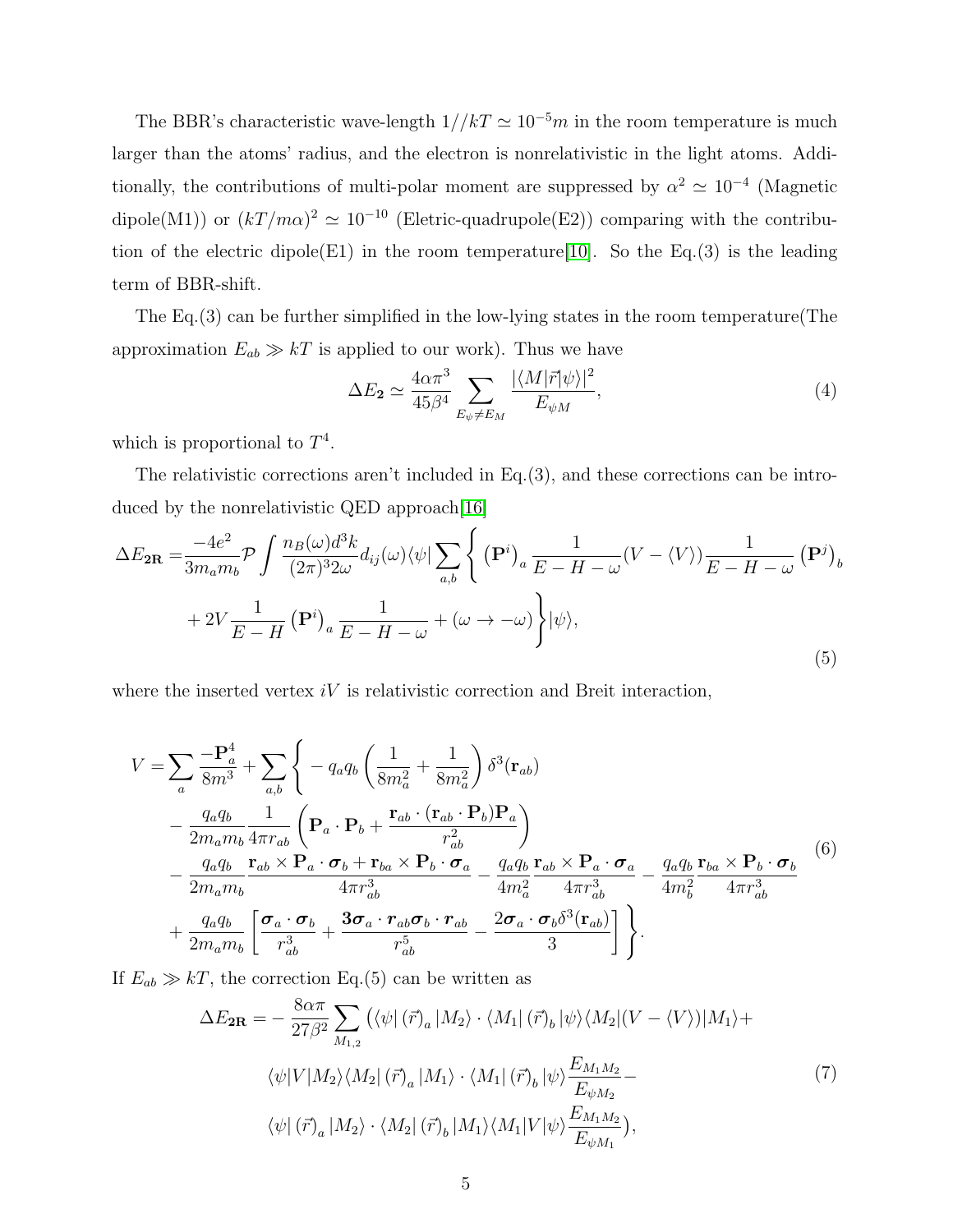which is proportional to  $T^2$  Its magnitude is  $(Z\alpha)^2 \alpha T^2/m$ .

The relativistic correction to current induces another correction[\[16\]](#page-9-13)

$$
\Delta E_{2J} = 2e^2 \mathcal{P} \int \frac{n_B(\omega) d^3k}{(2\pi)^3 2\omega} d_{ij}(\omega) \sum_{a,b} \langle \psi | (\delta j^i)_a \frac{2(E-H)}{(E-H)^2 - \omega^2} \left(\frac{p^j}{m}\right)_b |\psi\rangle, \tag{8}
$$

where the current is

$$
(\delta j^i)_a = \frac{-p^i \mathbf{p}^2}{2m^3} + \sum_{c \neq a} \frac{(\alpha q_c \mathbf{r}_{ac} \times \sigma)^i}{4m^2 r_{ac}^3} + \frac{i\omega (\mathbf{p} \times \sigma)^i}{4m^2} + \frac{(\mathbf{k} \times \sigma)^i (\mathbf{k} \cdot \mathbf{r})}{2m},\tag{9}
$$

where  $q_c$  is the charge number of the particle c. The first two terms are proportional to  $T^2$ , the third term is proportional to  $T^3$  and the last term is proportional to  $T^4$  in the low-lying atomic states in the room temperature.

The Eq.(5)(8) are the  $(Z\alpha)^2 \alpha T^2/m$  corrections. These corrections have not been investigated before.

# III. THE QUADRUPOLE'S CONTRIBUTION AND TWO-LOOP CONTRIBU-TION OF BBR-SHIFT

It is obvious that Eq.(6) doesn't contain the contribution of multipole of the thermal photon, which can be obtained from Eq. $(1)$ . For example, The quadratic term is

$$
\Delta E_{2Q} = \frac{e^2}{m^2} \mathcal{P} \int \frac{n_B(\omega) d^3k}{(2\pi)^3 2\omega} d_{ij}(\omega) \sum_{a,b} \langle \psi | \left[ \left\{ \mathbf{p}^i, (-i\mathbf{k} \cdot \mathbf{x}) \right\}_a \frac{2(E-H)}{(E-H)^2 - \omega^2} \left\{ \mathbf{p}^j, (i\mathbf{k} \cdot \mathbf{x}) \right\}_b \right. \n+ \left\{ \mathbf{p}^i, (i\mathbf{k} \cdot \mathbf{x})^2 \right\}_a \frac{2(E-H)}{(E-H)^2 - \omega^2} (\mathbf{p}^j)_b \left] |\psi \rangle \n= \frac{e^2}{m^2} \mathcal{P} \int \frac{n_B(\omega) \omega^3 d\omega}{(2\pi)^2} \frac{4 \delta_{ij} \delta_{kl} - \delta_{ik} \delta_{jl} - \delta_{il} \delta_{jk}}{15} \sum_{a,b} \langle \psi | \left[ \left\{ \mathbf{p}^i, \mathbf{x}^k \right\}_a \frac{2(E-H)}{(E-H)^2 - \omega^2} \left\{ \mathbf{p}^j, \mathbf{x}^l \right\}_b \right. \n- \left\{ \mathbf{p}^i, \mathbf{x}^k \mathbf{x}^l \right\}_a \frac{2(E-H)}{(E-H)^2 - \omega^2} (\mathbf{p}^j)_b \left| \psi \right\rangle.
$$
\n(10)

If  $E_{ab} \gg kT$ , this correction of quadrupole is proportional to  $T<sup>4</sup>$ . This correction is also different from the result in ref<sup>[\[10\]](#page-9-12)</sup>, which is proportional to  $T^6$ .

In this section, we will study the two-loop contributions of BBR-shift, which can be obtained by add a virtual or thermal photon propagator to the Fig.2(a).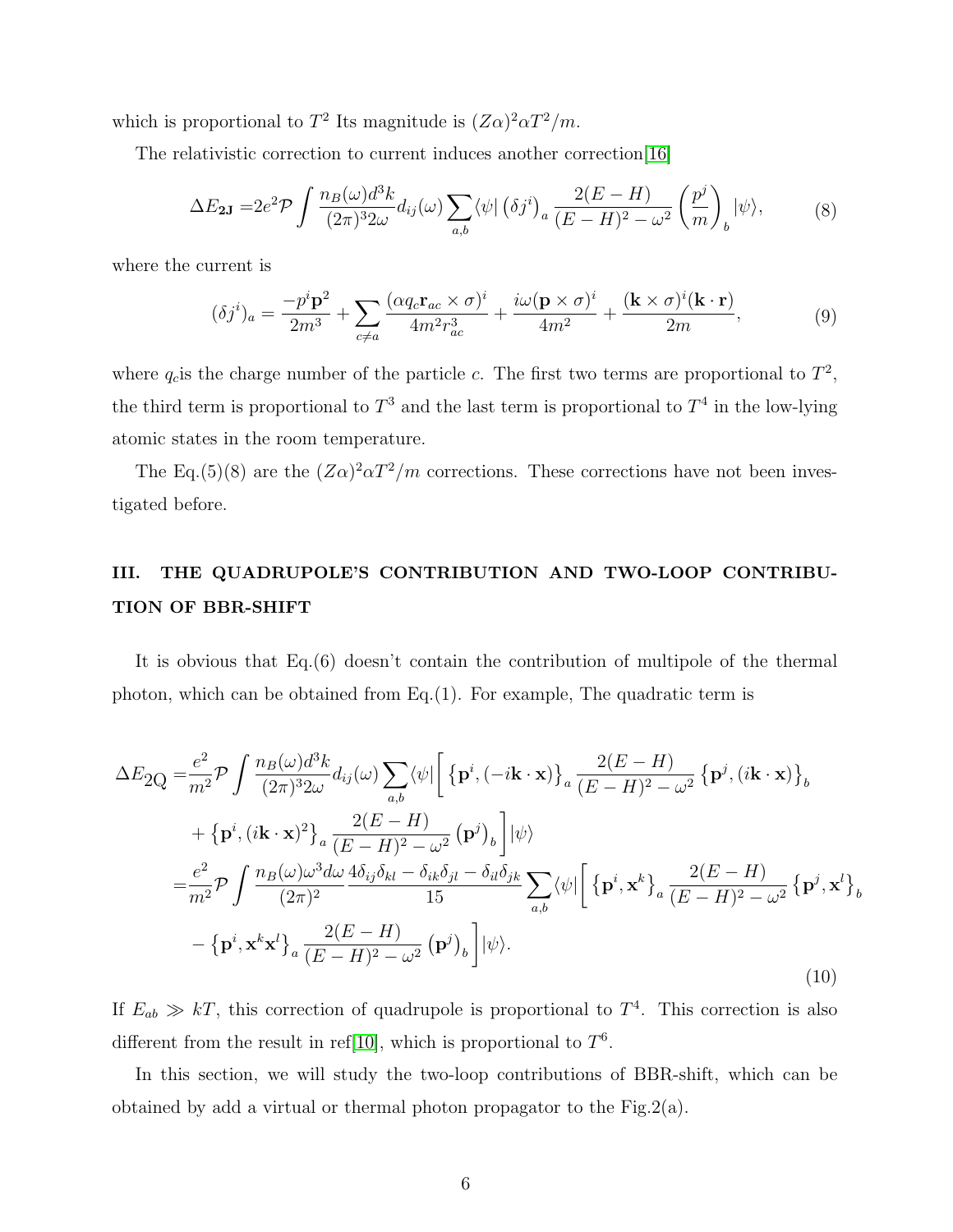

FIG. 3: The thermal two-loop correction(Finite temperature QED).



FIG. 4: The mixing two-loop correction(Finite temperature QED).

The Fig.3 are thermal two-loop diagrams in multi-electron atoms(Both the photon prop-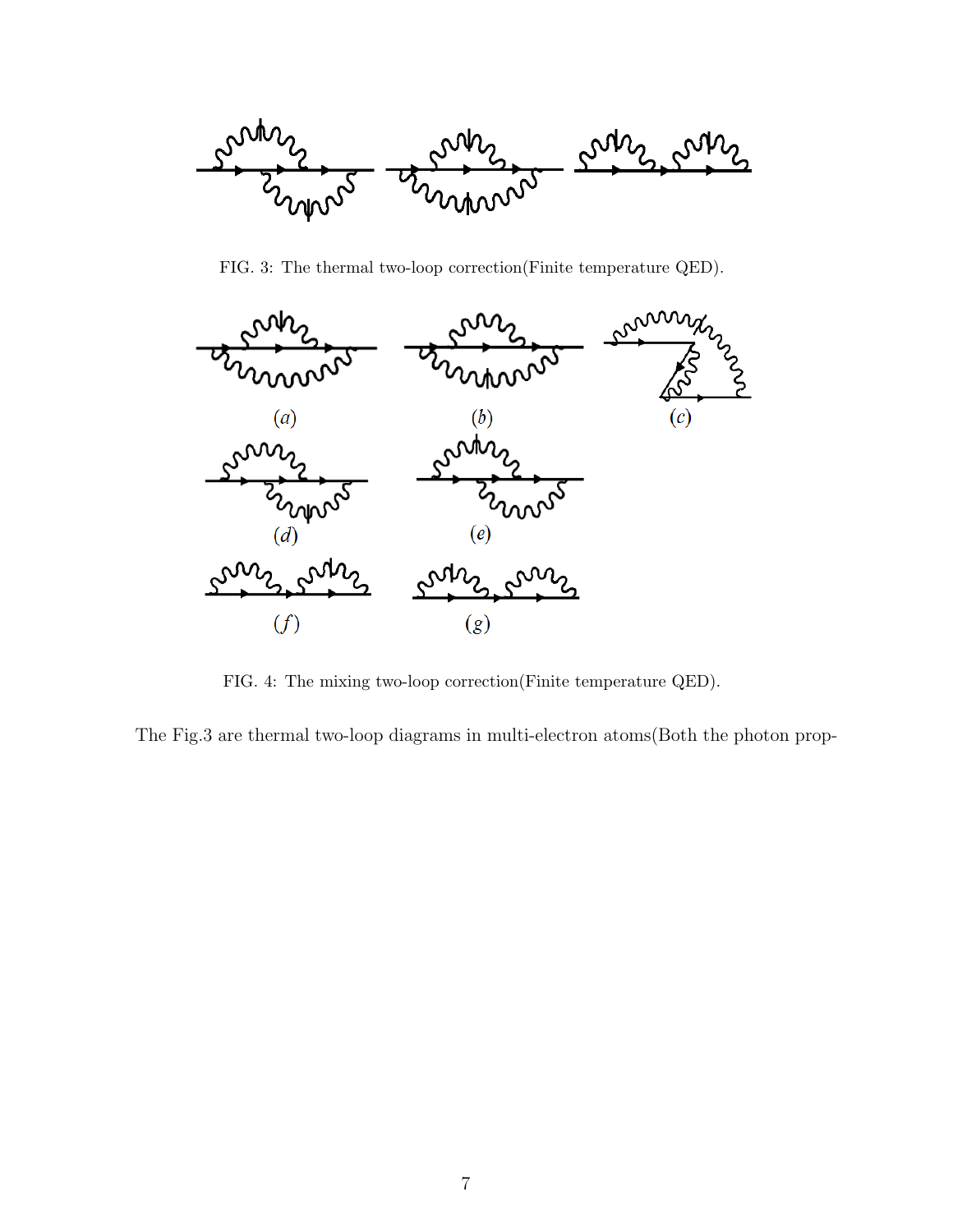agators are thermal(real) propagators). Its contribution is

$$
\Delta E_{3} = e^{4} \sum_{n_{1}n_{2}n_{3}} \sum_{a,b,c,d} \mathcal{P} \int \frac{n_{B}(\omega)d^{3}k}{(2\pi)^{3}2\omega} \frac{n_{B}(\omega')d^{3}k'}{(2\pi)^{3}2\omega'} (\delta_{il} - \frac{k_{i}k_{l}}{\omega^{2}})(\delta_{jk} - \frac{k'_{j}k'_{k}}{\omega'^{2}})
$$
  
\n
$$
\langle \psi | (\gamma' e^{i\vec{k}\cdot\vec{x}})_{d} |n_{3}\rangle \langle n_{3}| (\gamma^{k} e^{i\vec{k'}\cdot\vec{x}})_{c} |n_{2}\rangle \langle n_{2}| (\gamma^{j} e^{-i\vec{k}\cdot\vec{x}})_{b} |n_{1}\rangle \langle n_{1}| (\gamma^{i} e^{-i\vec{k}\cdot\vec{x}})_{d} | \psi \rangle
$$
  
\n
$$
\left[ \frac{1}{E_{\psi n_{3}} - \omega} \frac{2(E_{\psi n_{2}} - \omega)}{(E_{\psi n_{2}} - \omega)^{2} - \omega'^{2}} \frac{1}{E_{\psi n_{1}} - \omega} + \frac{1}{E_{\psi n_{3}} + \omega} \frac{2(E_{\psi n_{2}} + \omega)}{(E_{\psi n_{2}} + \omega)^{2} - \omega'^{2}} \frac{1}{E_{\psi n_{1}} + \omega} \right] + e^{4} \sum_{n_{1}n_{2}n_{3}} \sum_{a,b,c,d} \int \int \frac{n_{B}(\omega)d^{3}k}{(2\pi)^{3}2\omega} \frac{n_{2}\sqrt{\omega'}}{(2\pi)^{3}2\omega'} (\delta_{ik} - \frac{k_{i}k_{k}}{\omega^{2}})(\delta_{jl} - \frac{k'_{j}k'_{l}}{\omega'^{2}})
$$
  
\n
$$
\langle \psi | (\gamma' e^{i\vec{k'}\cdot\vec{x}})_{d} |n_{3}\rangle \langle n_{3}| (\gamma^{k} e^{i\vec{k}\cdot\vec{x}})_{c} |n_{2}\rangle \langle n_{2}| (\gamma^{j} e^{-i\vec{k'}\cdot\vec{x}})_{b} |n_{1}\rangle \langle n_{1}| (\gamma^{i} e^{-i\vec{k}\cdot\vec{x}})_{d} | \psi \rangle
$$
  
\n
$$
\left[ \frac{1}{E_{\psi n_{3}} - \omega'} \frac{2(E_{\psi n_{2}} - \omega')}{
$$

where  $E_{\psi M} = E_{\psi}(1 - i0^{+}) - E_{M}(1 - i0^{+})$  is the difference between energys. The contribution of the electric dipole of Eq.(11) is the more important then multipoles' in the room temperature, which can be obtained by  $\gamma^i \to P^i/m$ . This integral is finite both in ultraviolet and infrared regions.

Other diagrams two-loop contributions are the mixing two-loop diagram(Fig.4). The Fig.4(a) is the easiest to be obtained,

$$
\Delta E_{4a} = e^4 \sum_{n_1 n_2 n_3} \sum_{a,b,c,d} \mathcal{P} \int \frac{d^3k}{(2\pi)^3 2\omega} \frac{n_B(\omega')d^3k'}{(2\pi)^3 2\omega'} (\delta_{il} - \frac{k_i k_l}{\omega^2}) (\delta_{jk} - \frac{k'_j k'_k}{\omega'^2})
$$

$$
\langle \psi | \left( \gamma^l e^{i\vec{k}\cdot\vec{x}} \right)_d |n_3\rangle \langle n_3 | \left( \gamma^k e^{i\vec{k}'\cdot\vec{x}} \right)_c |n_2\rangle \langle n_2 | \left( \gamma^j e^{-i\vec{k}\cdot\vec{x}} \right)_b |n_1\rangle \langle n_1 | \left( \gamma^i e^{-i\vec{k}\cdot\vec{x}} \right)_a | \psi \rangle \tag{12}
$$

$$
\frac{1}{E_{\psi n_3} - \omega} \frac{2(E_{\psi n_2} - \omega)}{(E_{\psi n_2} - \omega)^2 - \omega'^2} \frac{1}{E_{\psi n_1} - \omega}.
$$

This integral is also finite. The remainder parts in Fig.4 are divergence. These integrals must subtract a counterterm, and the differences are their contribution of BBR-shift. We haven't obtained this difference. However, Its order of magnitude can be easily estimated(We will list in the next section). They are  $\alpha$  weaker than (5)(8).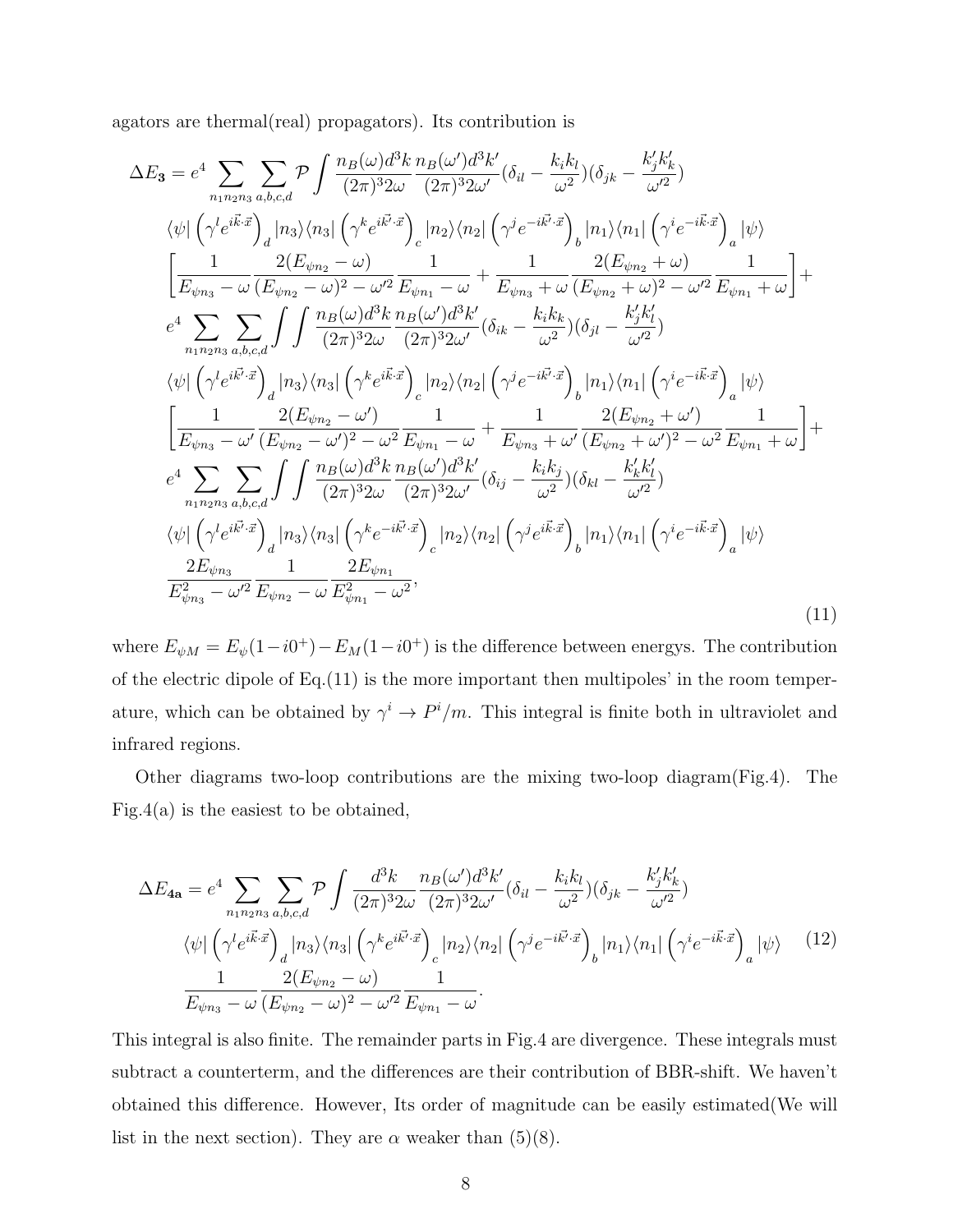#### IV. DISCUSSION AND CONCLUSION

We have studied the two-loop corrections of BBR-shift in section.3. Although some operators of corrections haven't been obtained, we could estimate their order of magnitude in the light Hydrogen-like atoms. Attribute to the order counting rules of correction terms  $\langle p \rangle \sim 1/\langle r \rangle \sim mZ\alpha,\langle E \rangle \sim m(Z\alpha)^2$  in the light Hydrogen-like atoms, The dimension parts of the BBR-shift of low-lying states are listed in Table.I. Two approximations have been applied, which are nonrelativistic and electric-dipole approximation, and the energy-gaps between low-lying states satisfying  $\Delta E \gg kT$ .

TABLE I: The magnitude of BBR-shift $(Hz)$ . They are listed by the descending order of  $\alpha$  factor.  $\langle \Delta E_{2Ji} \rangle$  is energy-shift Eq.(8) originating from the *i*th term in Eq.(9). Two approximations have been applied, such as (1)nonrelativistic electron and electric-dipole approximation of the thermal photon. (2) The energy-gaps between low-lying states  $\Delta E \gg kT$ .

|                                                                                                                  | The magnitude of BBR-shift              |
|------------------------------------------------------------------------------------------------------------------|-----------------------------------------|
| $\delta m(T) = -\frac{\alpha \pi}{3m\beta^2}$                                                                    | $2.42 \times 10^{3} \frac{(T)^2}{3002}$ |
| $\langle \Delta E_{\rm 2E1} \rangle \sim \frac{1}{Z^4 m^3 \alpha^3 \beta^4}$                                     | $\frac{10^{-3}}{Z^4} \frac{T^4}{300^4}$ |
| $\langle \Delta E_{\bf 2 Q} \rangle = \langle \Delta E_{\bf 2 J4} \rangle \sim \frac{1}{Z^2 m^3 \alpha \beta^4}$ | $\frac{10^{-7}}{Z^2} \frac{T^4}{300^4}$ |
| $\langle \Delta E_3 \rangle \sim \frac{1}{m^3 Z^2 \beta^4}$                                                      | $\frac{10^{-9}}{Z^2} \frac{T^4}{300^4}$ |
| $\langle \Delta E_{\bf 2J3} \rangle \sim \frac{\alpha}{m^2 \beta^3}$                                             | $10^{-4} \frac{T^3}{3003}$              |
| $\langle \Delta E_{2J2} \rangle \sim \frac{(Z\alpha)\alpha^2}{m\beta^2}$                                         | $10^{-1} \frac{ZT^2}{300^2}$            |
| $\langle \Delta E_{2\bf R} \rangle = \langle \Delta E_{2\bf J1} \rangle \sim \frac{(Z\alpha)^2 \alpha}{m^{32}}$  | $10^{-1}\frac{(ZT)^2}{300^2}$           |
| $\langle \Delta E_4 \rangle \sim \frac{(Z\alpha)^2 \alpha^2}{m^{3/2}}$                                           | $10^{-3} \frac{(ZT)^2}{2002}$           |

The results in table.I are arranged by the descending order of  $\alpha$  factor. One interesting thing is the magnitude of the contribution of quadrupole is proportional to  $T<sup>4</sup>$ . This result is stronger than the previous result [\[10\]](#page-9-12), which is suppressed by a  $(kT/m)^2 = 10^{-6}$  factor in the room temperature. The two-loop correction of the thermal photon is so tiny comparing with other corrections. The Eq.(3) ( $\langle \Delta E_{2E1} \rangle$ ) is the leading term of BBR-shift, although the order of magnitude of Eq.(5)(8) ( $\langle \Delta E_{2R} \rangle$ ,  $\langle \Delta E_{2J1} \rangle$ ) is larger than the Eq.(3) in the Table.I. What most significant is that comparing with leading term, when charge  $Z$  is higher or  $T$  is lower, the  $(Z\alpha)^2 \alpha T^2/m$  correction will become more important(Because  $\langle \Delta E_3 \rangle / \langle \Delta E_2 \rangle \sim Z^6/T^2$ ).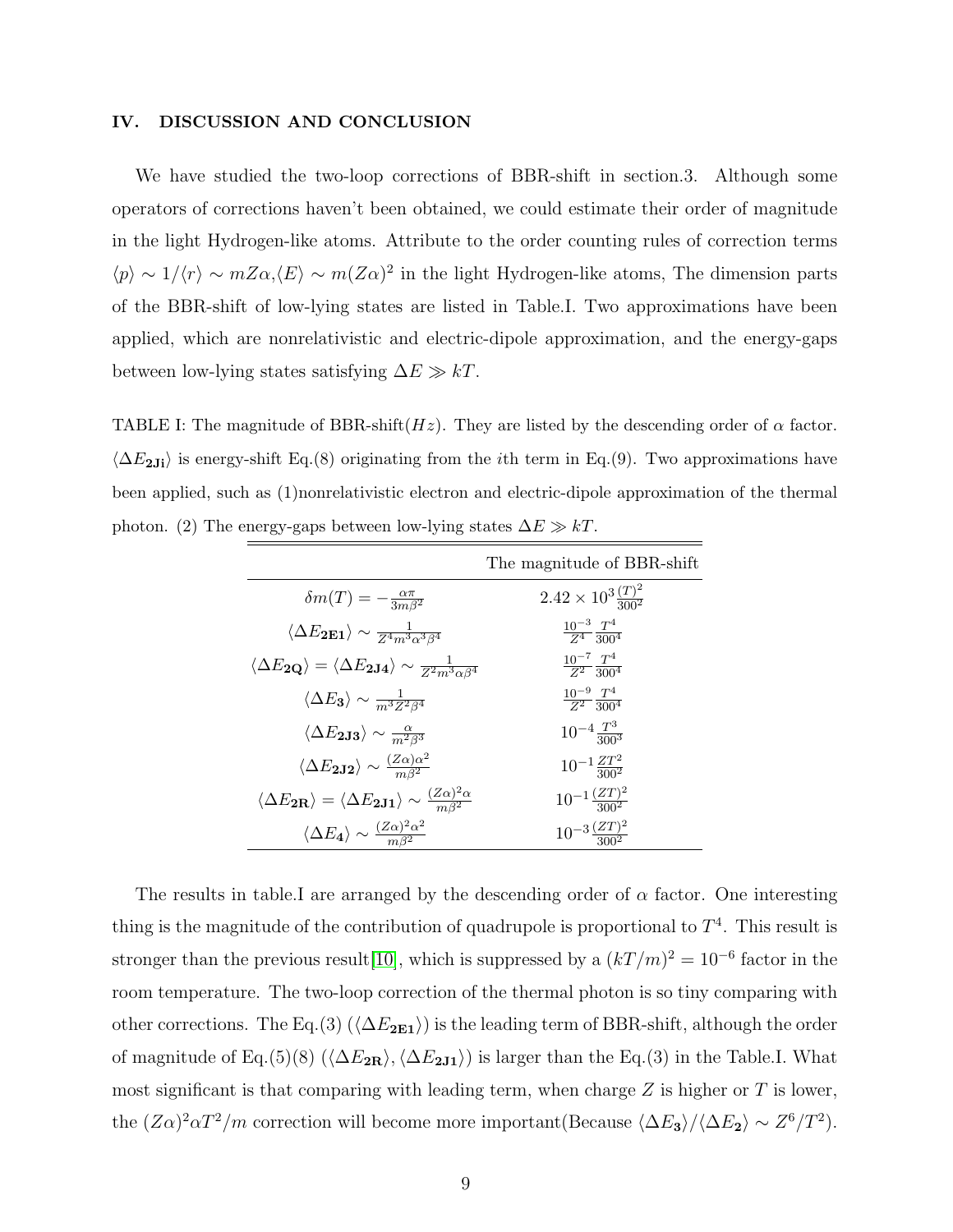This correction  $(Z\alpha)^2\alpha T^2/m$  must be recalculated seriously in the future. We also conjecture that it may be important in the multi-electron atoms or cold ones.

The reasons (1) why the  $\langle \Delta E_{2R} \rangle$ ,  $\langle \Delta E_{2J1} \rangle$  are significant, (2)why the magnitude of the contribution of quadrupole is proportional to  $T^4$  rather than  $T^6$  in ref[\[10\]](#page-9-12). (3)why  $\langle \Delta E_4 \rangle$  is proportional to  $T^4$  are the same: These BBR-shift is mixing thermal mass-shift( $\propto T^2$ ) with counterpart corrections.

#### Acknowledgments

This work was supported by the National Natural Science Foundation of China(No.11274246)

- <span id="page-9-1"></span><span id="page-9-0"></span>[1] J. F Donoghue, B. R.Holstein and R. W.Robinett, Ann.Phys.(N.Y.). 164,233 (1985).
- <span id="page-9-2"></span>[2] C. Schwartz, Int. J. Mod. Phy. E. 15, 4,877 (2006).
- <span id="page-9-3"></span>[3] L. M. Wang, Z. C. Yan, H. X. Qiao and G. W. F.Drake, Phys. Rev. A. 83, 034503(2011)
- <span id="page-9-4"></span>[4] M. I. Eides, H. Grotch, and V. A.Shelyuto, Physics.Reports. 342, 2-3, 63(2001)
- <span id="page-9-5"></span>[5] K. Pachucki and Y. A.Yerokhin, Phys. Rev. Lett. 104,070403 (2010).
- [6] B. J.Bloom, T. L.Nicholson, J. R.Williams, S. L.Campbell, M. Bishof, X. Zhang, W. Zhang, S. L.Bromley, and J. Ye, Nature(London). 506, 71 (2014).
- <span id="page-9-6"></span>[7] M. S.Safronova, S. G. Porsev, U. I. Safronova, M. G.Kozlov, and C. W.Clark, Phys. Rev. A. 87, 012509 (2013).
- <span id="page-9-7"></span>[8] J. W. Farley and W. H.Wing, Phys. Rev. A. 23, 2397 (1981).
- <span id="page-9-12"></span>[9] W. M. Itano, L. L. Lewis, and D. J.Wineland, Phys. Rev. A. 25, 1233 (1982).
- <span id="page-9-8"></span>[10] G. Porsev and A. Derevianko, Phys. Rev. A. 74, 020502 (2006).
- <span id="page-9-9"></span>[11] W. E. Cooke and T. F. Gallagher, Phys. Rev. A. 21, 588 (1980).
- <span id="page-9-10"></span>[12] M. A Escobedo, and J. Soto, Phys. Rev. A. 78, 032520 (2008).
- <span id="page-9-11"></span>[13] D. Solovyev, L. Labzowsky, and G. Plunien, Phys. Rev. A. 92, 022508 (2015).
- [14] W. E Caswell and G. P Lepage, Phys. Lett. **167B**, 4,437 (1986).
- <span id="page-9-13"></span>[15] P. Labelle, Phys.Rev.D. 58,093013 (1998).
- [16] U. D Jentschura, A. Czarnecki, and K. Pachucki, Phys. Rev. A. 72,062102 (2005).